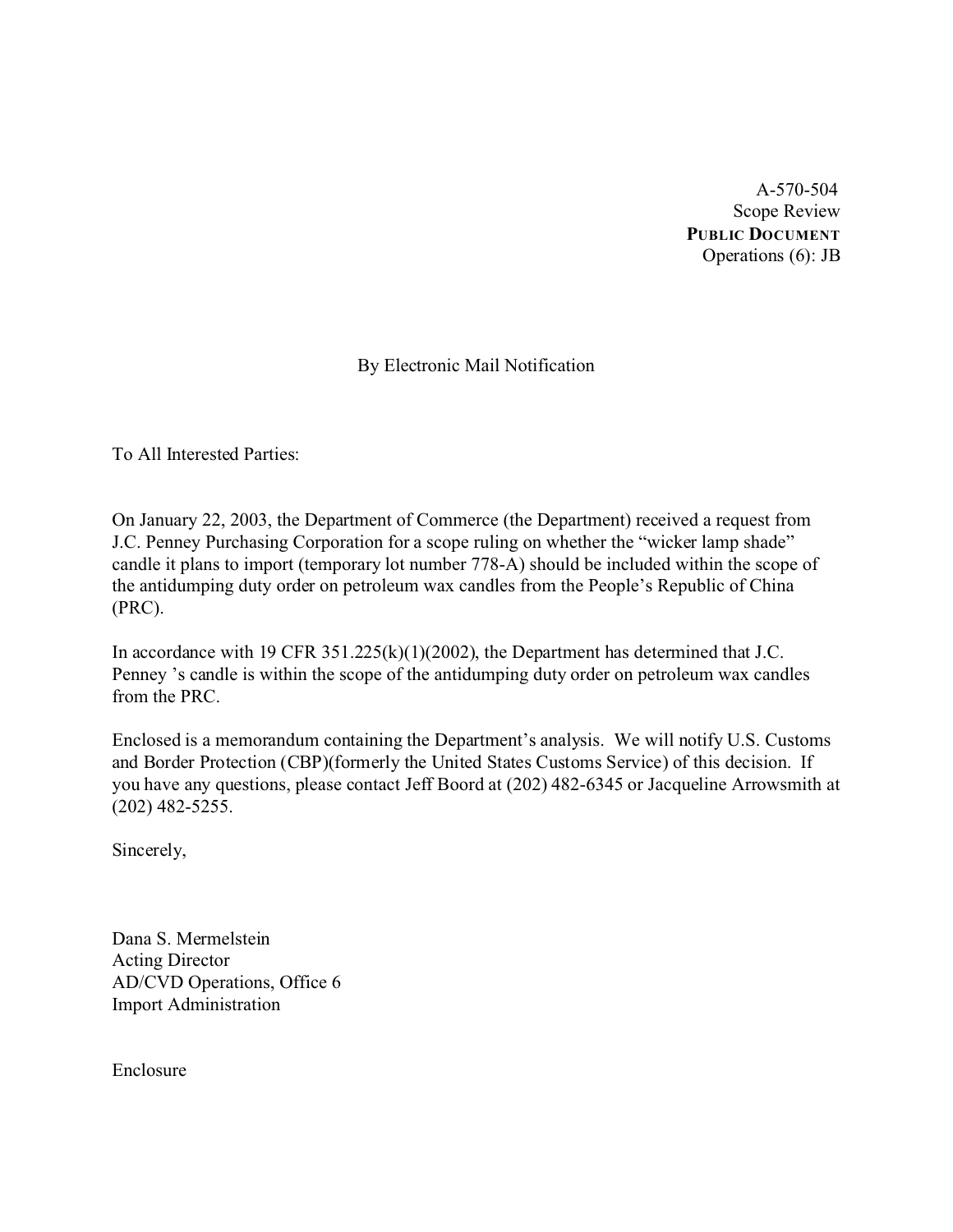A-570-504 Scope Review **PUBLIC DOCUMENT** Operations (6): JB

| <b>MEMORANDUM FOR:</b> | Barbara E. Tillman<br><b>Acting Deputy Assistant Secretary</b><br>for Import Administration                                                                    |
|------------------------|----------------------------------------------------------------------------------------------------------------------------------------------------------------|
| FROM:                  | Dana S. Mermelstein<br><b>Acting Director</b><br>AD/CVD Operations, Office 6                                                                                   |
| <b>SUBJECT:</b>        | Final Scope Ruling: Antidumping Duty Order on Petroleum Wax<br>Candles From the People's Republic of China (A-570-504);<br>J.C. Penney Purchasing Corporation. |

### **Summary**

On January 22, 2003, the Department of Commerce (the Department) received a request from J. C. Penney Purchasing Corporation (J.C. Penney) for a scope ruling on a "wicker lamp shade" type of candle (temporary lot number 778-A) to determine whether this candle should be included within the antidumping duty order on petroleum wax candles from the People's Republic of China (PRC). Antidumping Duty Order: Petroleum Wax Candles from the People's Republic of China, 51 FR 30686 (August 28, 1986) (Order). In accordance with 19 CFR 351.225(k)(1), we recommend that the Department determine that J.C. Penney's "wicker lamp shade" candle is included within the scope of the Order.<sup>1</sup>

<sup>&</sup>lt;sup>1</sup> The Department has developed an internet website that allows interested parties to access prior scope determinations regarding the Order. This website lists all scope determinations from 1991 to the present. It can be accessed at [http://ia.ita.doc.gov/download/candles-prc-scope/.](http://ia.ita.doc.gov/download/candles-prc-scope/,) The Department will update the website periodically to include newly issued scope determinations.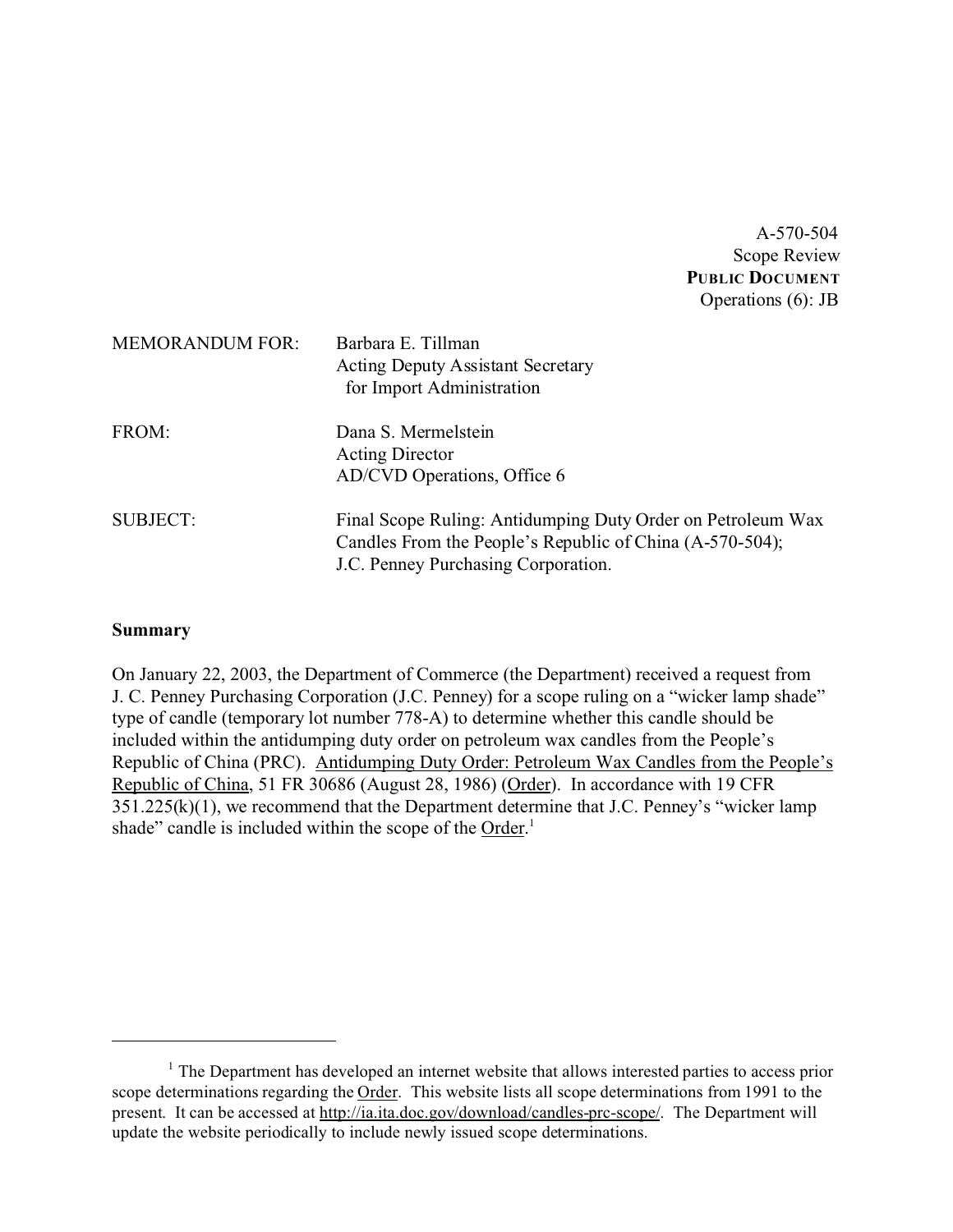#### **Background**

J.C. Penney filed its request for a scope ruling in proper form on January 22, 2003. On February 26, 2003, the National Candle Association (NCA), petitioner and an interested party in this proceeding, filed comments on J.C. Penney's request. On March 31, 2003, J.C. Penney filed rebuttal comments to the NCA's March 19, 2003, submission.

#### **Product Description**

J.C. Penney's request concerned a molded petroleum wax candle with a pillar shape and a resin base candle holder (temporary lot number 778-A). The candle and resin base are reported to resemble a wicker and metal lamp base, and a wicker-patterned lamp shade. J.C. Penney's submission contains copies of photographs showing the candle and the resin base. See Exhibit A of J.C. Penney's January 22, 2003, submission. J.C. Penney also provided a sample of its "wicker lamp shade candle" (temporary lot number 778-A).

The candle is a pillar shape with gradually sloping sides and a larger diameter at the base than at the top. We measured the candle and found it to be 4 3/4 inches in overall height, and to have a top diameter of 3 3/4 inches and a 5 1/8 inch diameter bottom. The bottom has a 3 3/4 inch diameter recess that is 3/4 of an inch deep, creating a lip for the candle to hang below and outside the top of the resin base. The top of the candle has a 3 1/4 inch diameter recess that is 7/8 of an inch deep with a single wick in the center. The wick is low enough so it does not disrupt the overall image and shape of the candle.

Although the candle and the base are sold as a set, the candle is not permanently attached to the resin base. The candle is molded with an exterior texture that represents woven wicker. The candle has a simulated wicker frame, including a wicker rim at the top and bottom, individual ribs, and wickerwork patterned sides. The candle from many angles has the appearance and texture of woven wicker.

### **J.C. Penney's Request**

In its January 22, 2003, submission, J.C. Penney argues that its "wicker lamp shade" candle is molded in a "lamp shade" shape with a simulated wicker frame with wickerwork-patterned sides. See J.C. Penney's January 22, 2003, submission at 2. Specifically, J.C. Penney argues that the Department should determine that its "wicker lamp shade" candle is not included within the candles Order as an identifiable object, based on information contained in the 1987 Customs Notice.<sup>2</sup> J.C. Penney alleges that, in the Customs Notice, the Department clarified the exclusion

<sup>&</sup>lt;sup>2</sup> The Customs Notice was a notice issued by the Department of Commerce to U.S. Customs and Border Protection (CBP) in connection with a July 1987 scope determination concerning an exception to the Order for novelty candles, which states:

The Department of Commerce has determined that certain novelty candles, such as Christmas novelty candles, are not within the scope of the antidumping duty order on petroleum-wax candles from the People's Republic of China (PRC). Christmas novelty candles are candles specially designed for use only in connection with the Christmas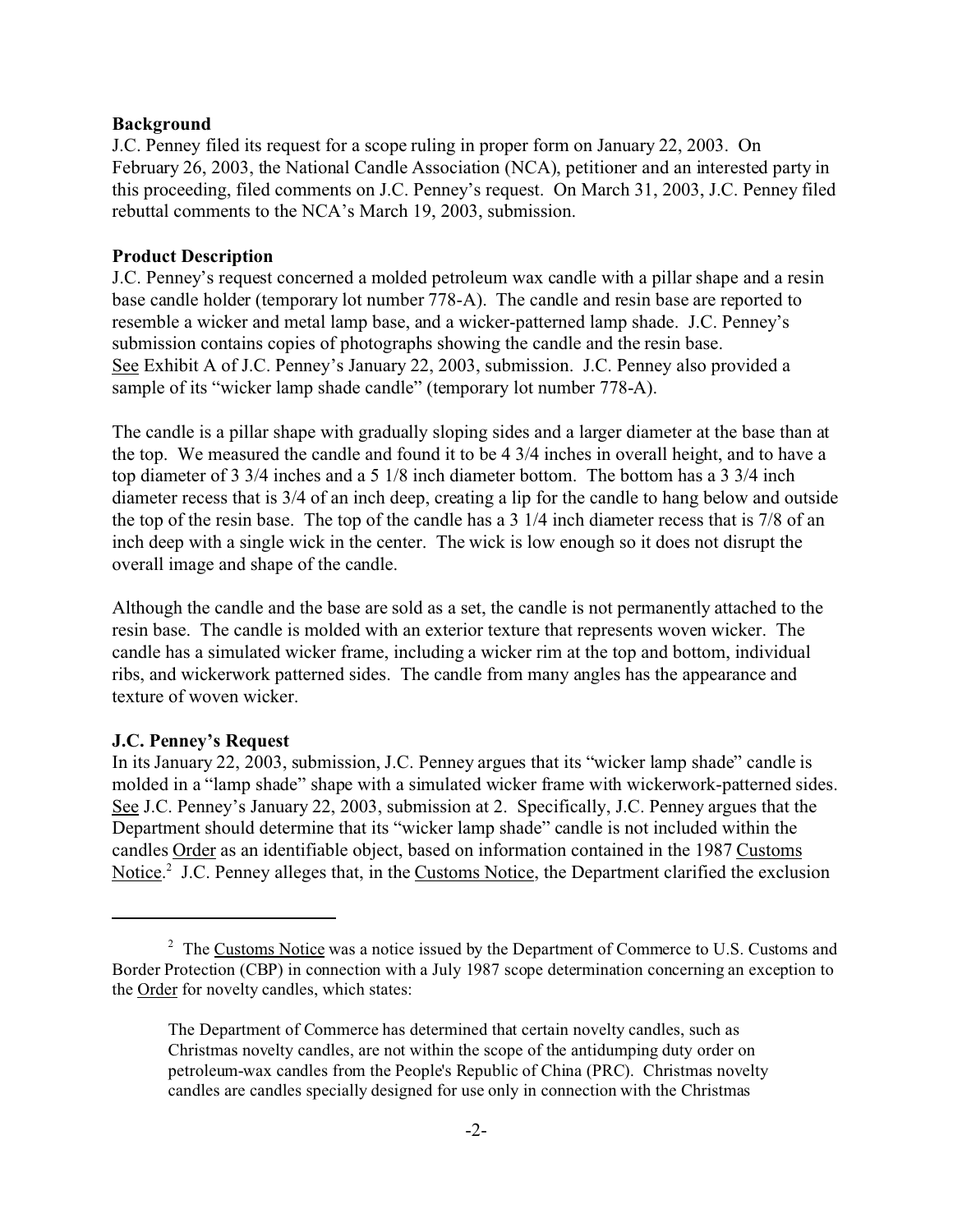of certain novelty candles having scenes or symbols of other occasions (e.g., religious holidays or special events) depicted in their designs, figurine candles, and candles shaped in the form of identifiable objects (e.g., animals or numbers). J.C. Penney maintains that the candle at issue should be excluded from the Order because the Order is limited and does not include all petroleum wax candles manufactured in the PRC. See J.C. Penney's January 22, 2003 submission at 3. Additionally, J.C. Penney further argues that its candle is clearly identifiable as a lamp shade, noting that the "wicker lamp shade" candle meets the Department's test for identifiable shaped objects, e.g., whether the candle when viewed from the majority of angles is an identifiable object. See id. at 5.

### **The National Candle Association's Comments**

In its comments, the NCA retraces the history of this antidumping duty order, including the import surges and resultant injury suffered by domestic manufacturers which prompted the original September 1985 antidumping petition. The NCA contends that the antidumping statute and antidumping duty orders are remedial in nature and exceptions to them should be construed as narrowly as possible to preserve the efficacy of the Order. In support of its assertion, the NCA cites a Court of International Trade (CIT) decision, with regard to the novelty exception, in which the Court noted that "a candle must be specifically designed for use only in connection with a religious holiday or special event to fall within the novelty candle exception." See Russ Berrie & Co., Inc. v. United States, 57 F. Supp. 2d 1184, 1194 (CIT 1999) (Russ Berrie). Thus, the NCA argues that the Department narrowly limited the novelty candle exception to figurine candles, candles shaped in the form of identifiable objects, and candles specifically designed for use only in connection with the holiday season.

With respect to J.C. Penney's request, the NCA argues that the alleged "wicker lamp shade" candle is in the shape of a column (a shape delineated by the Order's scope) with tapered sides. Furthermore, the NCA argues that the subject candle is a petroleum wax candle made in China, having a fiber or paper-cored wick, and one which burns to emit light and heat. As such, the NCA maintains that the candle falls specifically within the scope of the Order. With respect to the Customs Notice, the NCA argues that the Department narrowly limited the novelty candle exception to figurine candles, candles shaped in the form of identifiable objects, and candles specifically designed for use only in connection with the holiday season. See NCA's February 26, 2003, comments at 4.

The NCA also argues that J.C. Penney's candle is not in the shape of an identifiable object, noting that "{n}either the shape nor the decoration of the candle resemble a lamp shade." See the NCA's February 26, 2003, comments at 4. Furthermore, the NCA maintains that J.C. Penney's "wicker lamp shade" candle is similar to Avon Products, Inc.'s (Avon's) "floral lamp

holiday season. This use is clearly indicated by Christmas scenes and symbols depicted in the candle design. Other novelty candles not within the scope of the order include candles having scenes or symbols of other occasions (e.g., religious holidays or special events) depicted in their designs, figurine candles, and candles shaped in the form of identifiable objects (e.g., animals or numerals).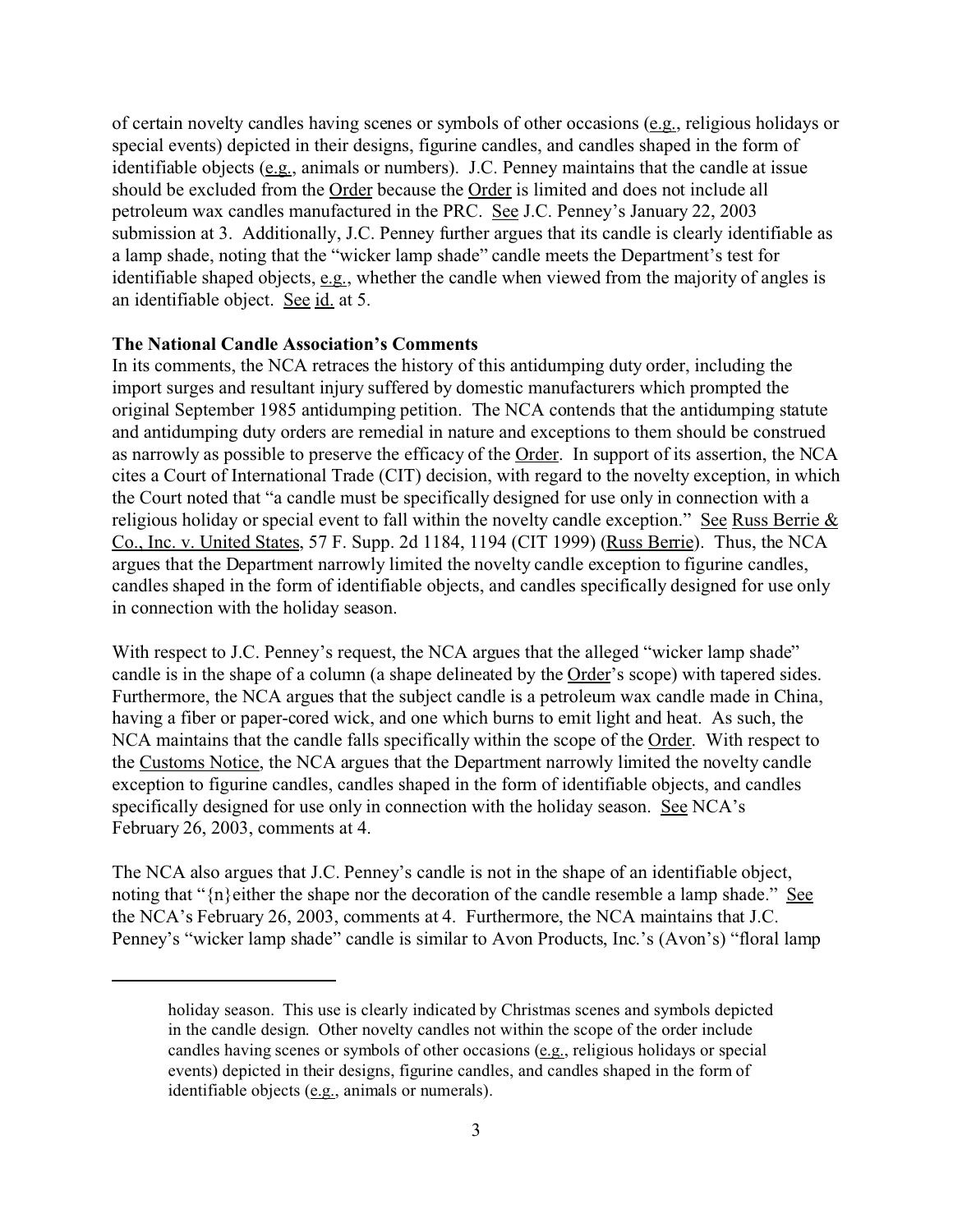shade" candle, which the Department previously determined was not recognizable as a lamp shade and, therefore, was found to be included within the scope of the Order. See Final Scope Ruling – Antidumping Duty Order on Petroleum Wax Candles From the People's Republic of China (A-570-504); Avon Products, Inc. (July 30, 2001) (Avon Scope Ruling). The NCA also argues that J.C. Penney's candle, like Avon's "floral lamp shade" candle, contains a candle holder which is not an integral part of the candle. "With or without the candle holder," the NCA argues, the instant candle "is not recognizable as a lamp shade." See id.

The NCA notes that J.C. Penney's candle competes in the same channels of trade as the candles subject to the Order, and that its sale without the antidumping duty will severely injure the U.S. candle producers. The NCA further notes what it characterizes as the long-standing efforts of candle importers to "expand the 'novelty candle' loophole in the Order through a continuing stream of scope requests, causing the Order to be subjected to over 70 Final Scope Rulings and many more requests." The NCA maintains that "{t}he success of the scope requests in eroding the Order has resulted in geometric increases in the volume of PRC candles coming into the United States." See NCA's February 26, 2003, comments at 5. The NCA concludes by stating that J.C. Penney is now asking the Department to narrow the scope of the Order so that it excludes everyday candles, claiming that they are novelty candles, and that the Department does not have such legal authority.

## **J. C. Penney's Rebuttal Comments**

In its March 31, 2003, rebuttal comments, J.C. Penney argues that the Department has, on several previous occasions, determined that candles in the shape of identifiable objects do not fall within the scope of the Order. J.C. Penney argues that the determinations of the International Trade Commission (the Commission) support the argument that the scope of the Order is limited. See J.C. Penney's March 31, 2003, rebuttal comments at 3.

Further, J.C. Penney argues that although the Department's practice with respect to how the Department analyzes non-enumerated shapes recently changed, previous determinations are "illustrative of the breadth of the identifiable shape exclusion from the Candles Order." See Final Scope Ruling – Antidumping Duty Order on Petroleum Wax Candles From the People's Republic of China (A-570-504); JCPenney (November 9, 2001) (JCPenney Ruling) (the Department reaffirmed that candles in identifiable shapes are excluded from the scope of the Order) and Final Scope Ruling – Antidumping Duty Order on Petroleum Wax Candles From the People's Republic of China (A-570-504); JCPenney Purchasing Corp. (May 21, 2001) (JCPenney Corp) (where the Department determined that a candle should not be included within the Order based on whether the candle when viewed from the majority of angles was an identifiable object). J.C. Penney further argues that the NCA's reliance on Final Scope Ruling: Antidumping Duty Order on Petroleum Wax Candles From the People's Republic of China (A-570-504): Avon (July 20, 2001) (Avon Scope Ruling) is misplaced because Avon, in that request, addressed the candle's eligibility for exclusion as a novelty candle and an identifiable object. However, Avon provided nothing in the Scope Ruling Request that substantiates the claim of an identifiable shape. See id. at 5.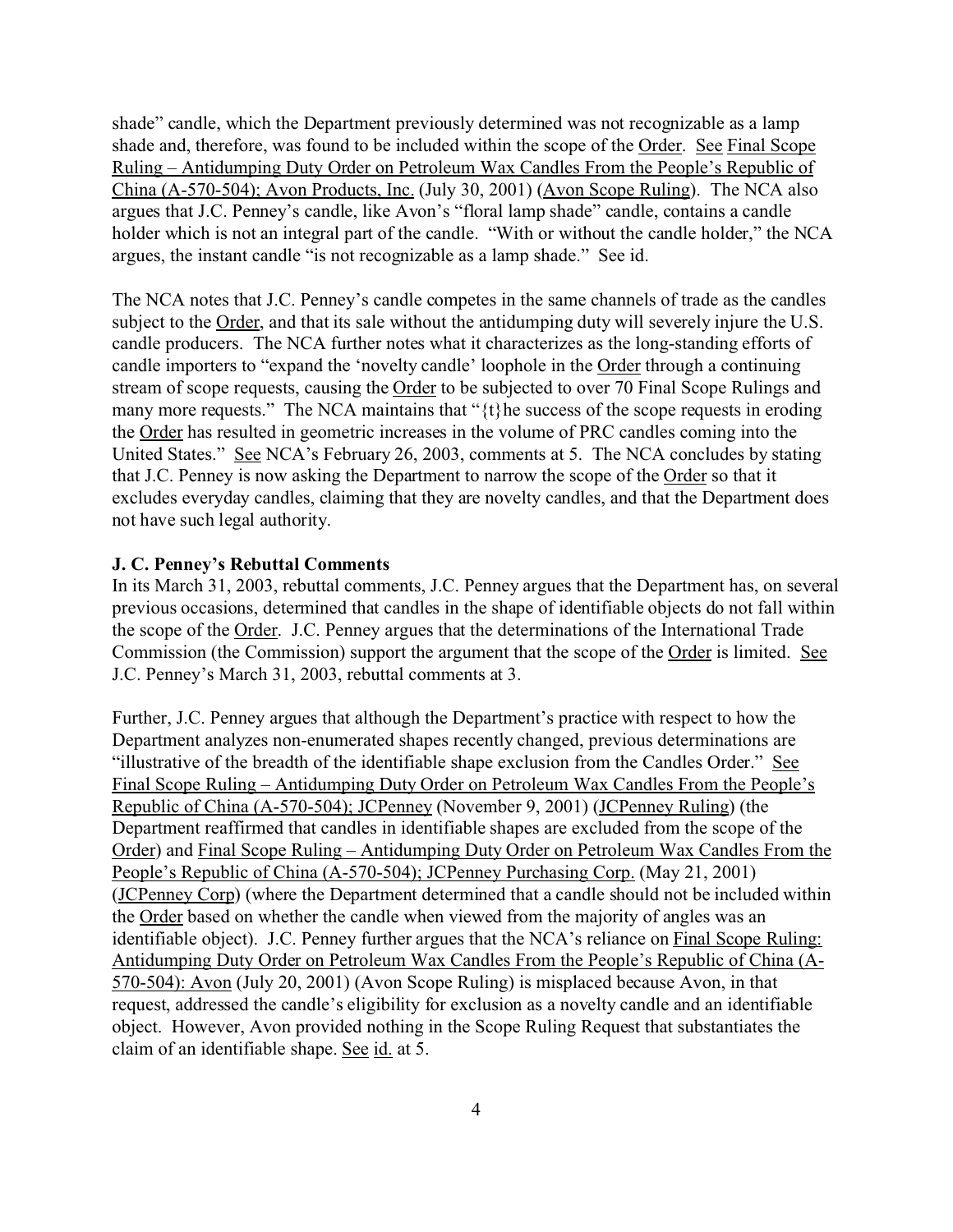### **Legal Framework**

The Department examines scope requests in accordance with the Department's scope regulations, which may be found at 19 CFR 351.225 (2002). On matters concerning the scope of an antidumping duty order, the Department first examines the descriptions of the merchandise contained in the petition, the initial investigation, and the determinations of the Secretary (including prior scope determinations) and the Commission. See 19 CFR 351.225(k)(1). If the Department determines that these descriptions are dispositive of the matter, the Department will issue a final scope ruling as to whether or not the product is covered by the order. See 19 CFR 351.225(d).

Conversely, where the descriptions of the merchandise are *not* dispositive, the Department will consider the five additional factors set forth at 19 CFR 351.225(k)(2). These criteria are: i) the physical characteristics of the merchandise; ii) the expectations of the ultimate purchasers; iii) the ultimate use of the product; iv) the channels of trade in which the product is sold; and v) the manner in which the product is advertised and displayed. The determination as to which analytical framework is most appropriate in any given scope inquiry is made on a case-by-case basis, with or without formal inquiry, after consideration of all evidence before the Department.

Pursuant to 19 CFR 351.225(k)(1), the Department will examine the description of the subject merchandise from the petition, the initial investigation, and the Commission's determinations. In its petition of September 4, 1985, the NCA requested that the investigation cover:

{c}andles {which} are made from petroleum wax and contain fiber or paper-cored wicks. They are sold in the following shapes: tapers, spirals, and straight-sided dinner candles; rounds, columns, pillars; votives; and various wax-filled containers. These candles may be scented or unscented and are generally used by retail consumers in the home or yard for decorative or lighting purposes.

See Antidumping Petition (September 4, 1985) at 7.

The Department defined the scope of the investigation in its notice of initiation. This scope language carried forward without change through the preliminary and final determinations of sales at less than fair value and the Order:

{c}ertain scented or unscented petroleum wax candles made from petroleum wax and having fiber or paper-cored wicks. They are sold in the following shapes: tapers, spirals, and straight-sided dinner candles; rounds, columns, pillars, votives; and various wax-filled containers.

See Petroleum Wax Candles from the People's Republic of China: Initiation of Antidumping Duty Investigation, 50 FR 39743 (September 30, 1985); Petroleum Wax Candles from the People's Republic of China: Preliminary Determination of Sales at Less Than Fair Value, 51 FR 6016 (February 19, 1986); Final Determination; and Order.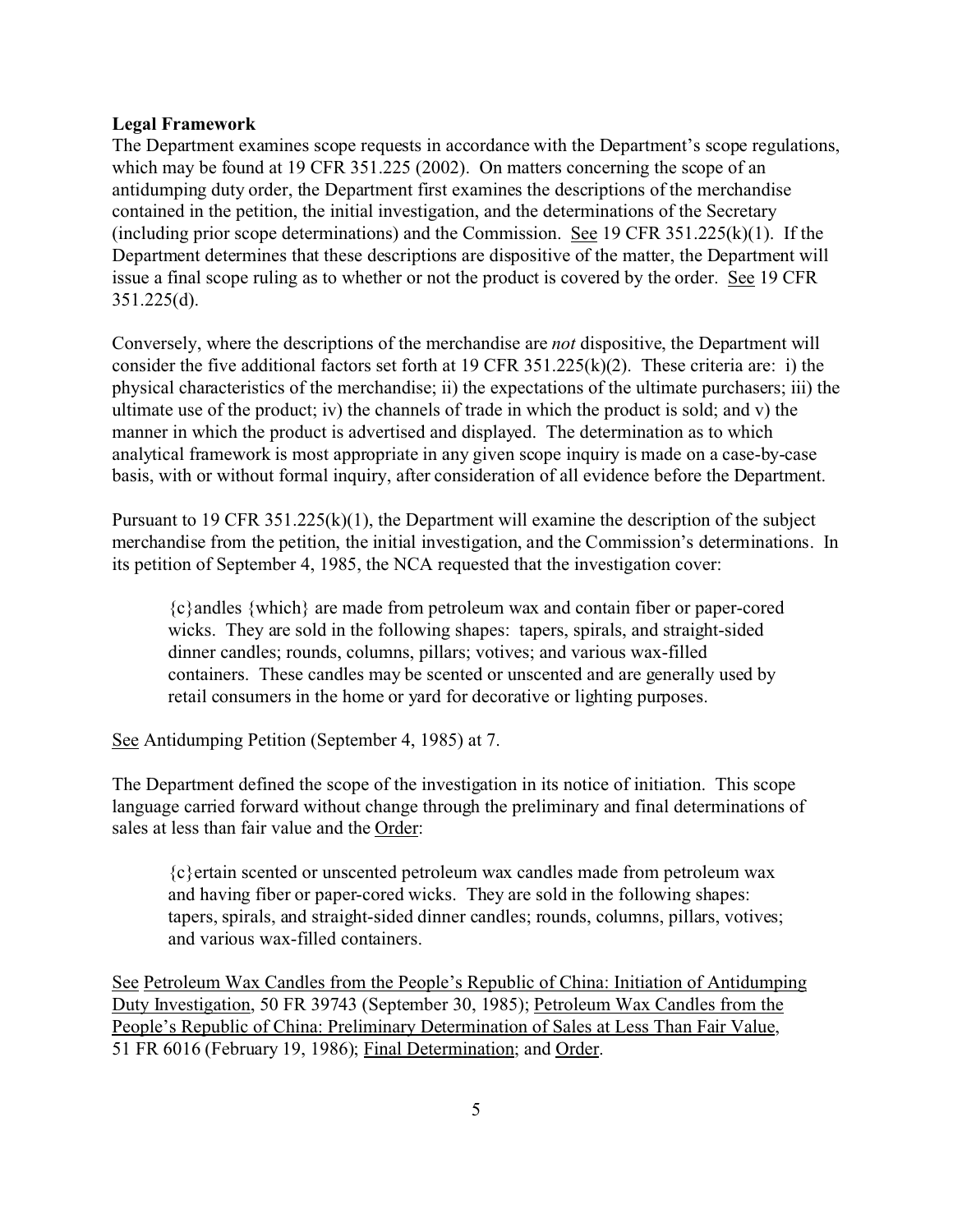The Commission adopted a similar definition of the "like product" subject to its determinations, noting that the investigations did not include "birthday, birthday numeral and figurine type candles." See Determination of the Commission (Final), USITC Publication 1888, August 1986, at 4, note 5, and A-2 (Commission Determination). The Commission stated that "we determine that the domestic like product shall consist only of petroleum wax candles." See id., at 9. In its discussion of like product, the Commission also stated:

Petroleum wax candles are those composed of over 50 percent petroleum wax, and may contain other waxes in varying amounts, depending on the size and shape of the candle, to enhance the melt-point, viscosity, and burning power.

See <u>id.</u>, at 4-5.

The Department clarified the scope of the Order in relation to certain novelty candles. See Russ Berrie Ruling 57 F.Supp 2d at 1194. In 1987, the Department issued a notice to CBP in connection with a scope ruling which provides:

The Department of Commerce has determined that certain novelty candles, such as Christmas novelty candles, are not within the scope of the antidumping duty order on petroleum-wax candles from the People's Republic of China (PRC). Christmas novelty candles are candles specially designed for use only in connection with the Christmas holiday season. This use is clearly indicated by Christmas scenes and symbols depicted in the candle design. Other novelty candles not within the scope of the order include candles having scenes or symbols of other occasions (e.g., religious holidays or special events) depicted in their designs, figurine candles, and candles shaped in the form of identifiable objects (e.g., animals or numerals).

#### See Customs Notice.

Documents and parts thereof from the underlying investigation deemed relevant by the Department to this scope ruling were made part of the record of this determination and are referenced herein. Documents that were not presented to the Department, or placed by it on the record, do not constitute part of the administrative record for this scope determination.

In November 2001, the Department changed its interpretation of the scope of the Order. See Final Scope Ruling – Antidumping Duty Order on Petroleum Wax Candles From the People's Republic of China (A-570-504); J.C. Penney (November 9, 2001) (J.C. Penney Scope Ruling). In this ruling, the Department reviewed the text of the scope of the Order, beginning with the text of the first sentence of the scope which covers "{c}ertain scented or unscented petroleum wax candles made from petroleum wax and having fiber or paper-cored wicks." See Order. The text following this broad, inclusive sentence provides a list of shapes; this list is not modified by any express words of exclusivity. The result of our prior practice of not including within the scope of the Order candles of a shape other than those specifically listed in the Order was inconsistent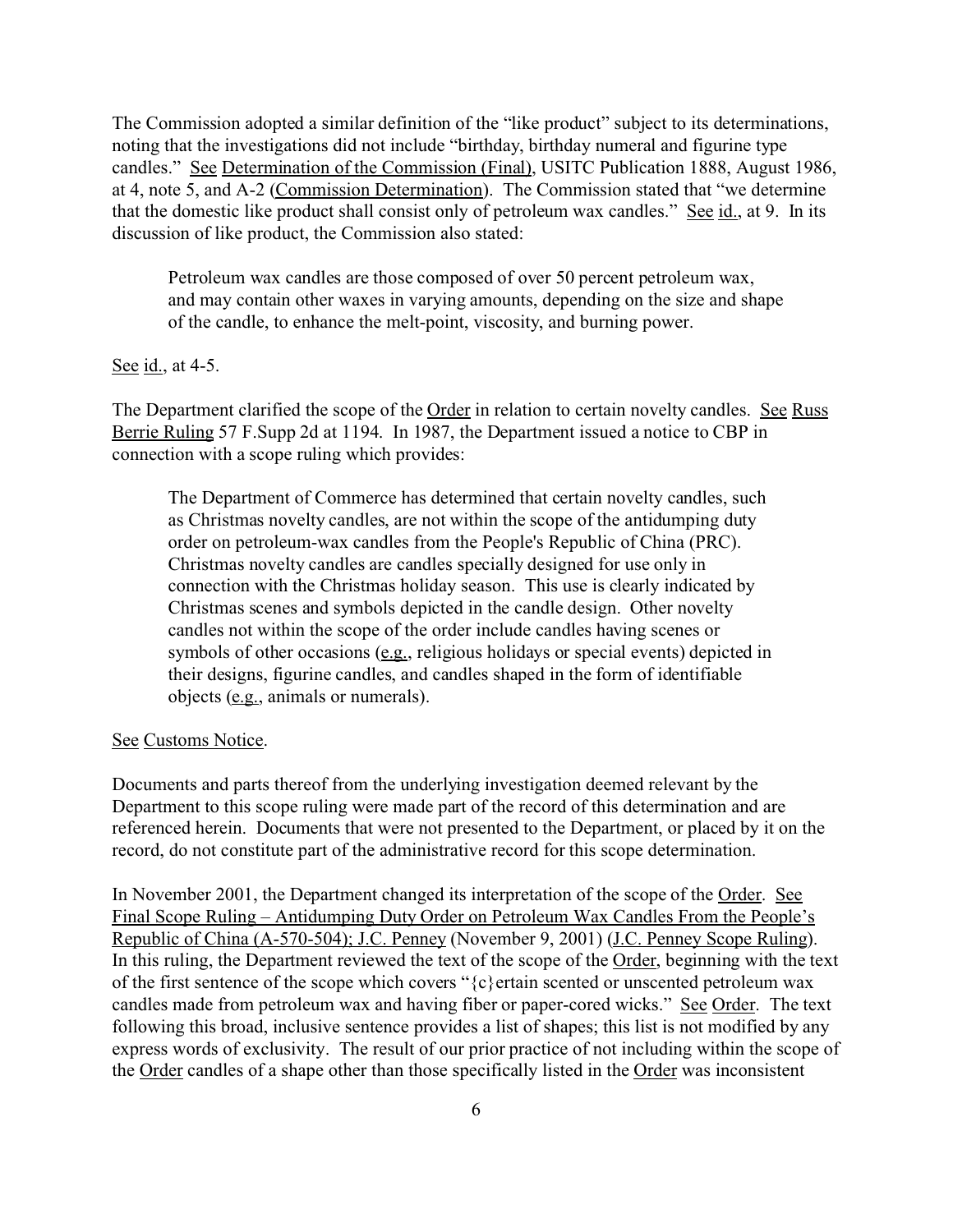with the fact that the candles were "scented or unscented petroleum wax candles made from petroleum wax and having fiber or paper-cored wicks."<sup>3</sup> In the J.C. Penney Scope Ruling, the Department revised this practice because the former practice had the effect of narrowing the broad coverage of the first sentence of the Order's scope. The list of shapes in the second sentence of the Order's scope does not provide a textual basis for such a narrowing of the coverage of the first sentence of the Order's scope.

This approach of evaluating candles in light of the entire text of the Order's scope is in keeping with Duferco Steel, noting that a better approach in scope rulings is to avoid subjective issues of intent and, instead, look to the petition's language to determine whether the class or kind of merchandise at issue was expressly included. See Duferco Steel, Inc. v. United States, 146 F. Supp. 2d 913 (CIT 2001) (Duferco Steel).

Although the specific scope decision in Duferco Steel has been overturned by the United States Court of Appeals of the Federal Circuit (CAFC) in Duferco Steel, Inc. v. United States, 296 F.3d 1087 (Fed. Cir. 2002) (Duferco Steel II), the Court's ruling does not undermine the Department's scope determination in the J.C. Penney Scope Ruling. The plain language of the scope of the Order clearly states " ${c}$ } ertain scented or unscented petroleum wax candles made from petroleum wax and having fiber or paper-cored wicks . . . sold in the following shapes: tapers, spirals, and straight-sided dinner candles; rounds, columns, pillars, votives; and various wax-filled containers" are included within the scope of the Order. Thus, the Order offers a descriptive list of the shapes of candles included within the Order; but, as the courts have recognized, there is no requirement that every single product covered must be identified in the scope. More specifically, the CAFC has stated that "the petitions that led to the issuance of the order did not need to specifically identify the {product} in order to cover {it}; our precedent, to say nothing of the regulations, makes clear that neither a petition nor an antidumping or countervailing duty order requires that level of specificity."<sup>4</sup> The CAFC further stated "{a}s a matter of law, a petition need not list the entire universe of products . . . in order {for the petition} to cover those products."<sup>5</sup> Thus, as applied to this Order, there is no requirement, nor is

<sup>&</sup>lt;sup>3</sup> See, e.g., Final Scope Ruling - Antidumping Duty Order on Petroleum Wax Candles From the People's Republic of China (A-570-504); Endar Corp. (January 11, 2000) (Endar) (the Department determines that a "dragonfly" candle, in the shape of a rough-hewn stone with a dragonfly carved on top, should not be included within the scope because it is of a shape not specifically listed by the language of the scope), and Final Scope Ruling – Antidumping Duty Order on Petroleum Wax Candles From the People's Republic of China (A-570-504); American Drug Stores, Inc. (March 16, 1998) (the Department determined that a sphere or ball-shaped candle should not be included within scope because it is a shape not specifically listed by the language of the scope).

<sup>4</sup> Novosteel SA v. United States, 284 F.3d 1261, 1264 (Fed. Cir. 2002).

<sup>5</sup> Id.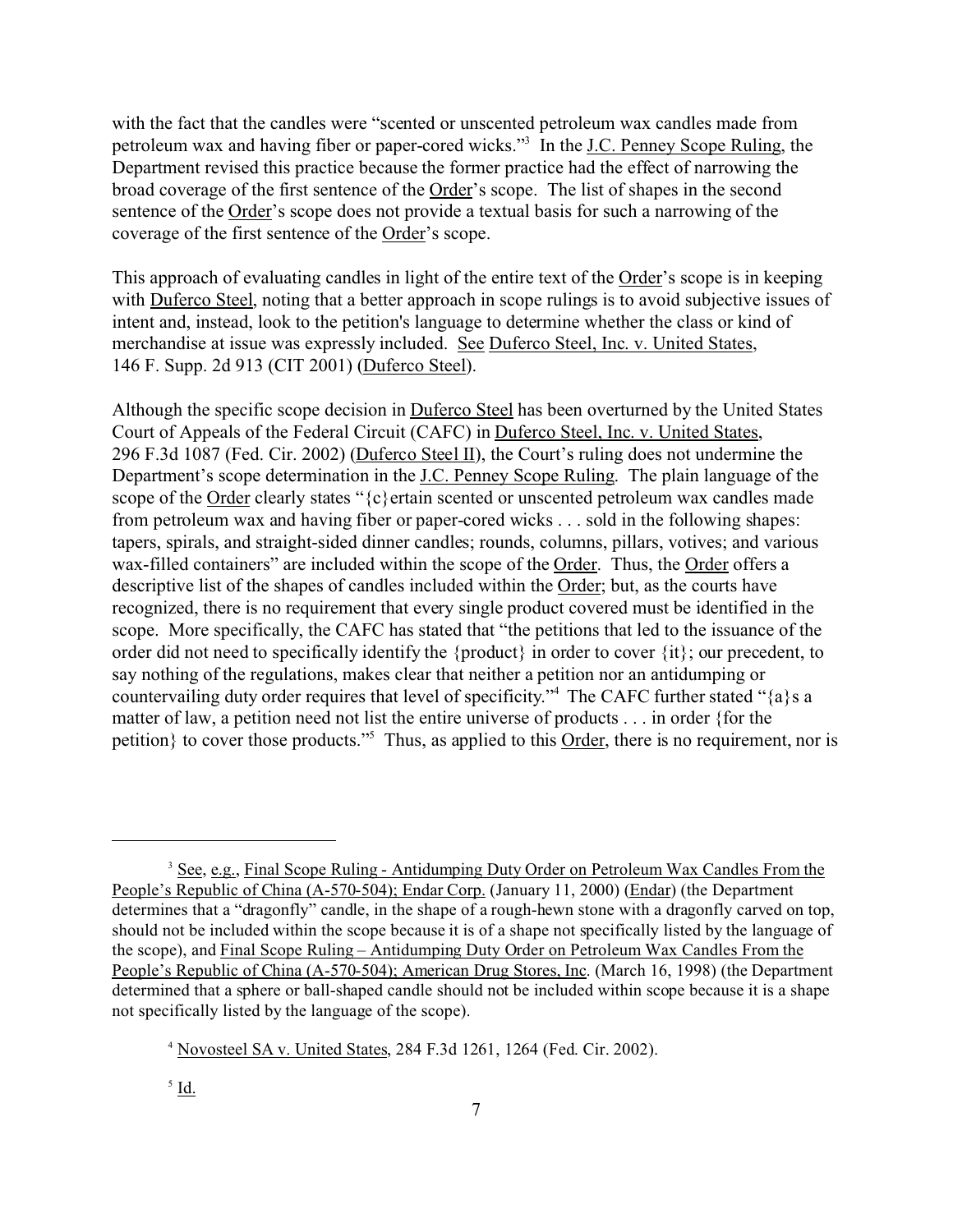it possible, for all the shapes of candles to be listed.<sup>6</sup> In fact, if the list were exhaustive, there would have been no need for the Department to render a decision on novelty candles or any other candle that was not explicitly listed as a shape in the scope of the Order. However, the Department did issue the novelty candle exception, which offered a narrowly construed exception and left all other petroleum wax candles from the PRC covered by the Order.

When determining whether a particular novelty candle is within the scope of the Order, the Department will first determine whether the candle is made of petroleum wax. If the candle is made of petroleum wax, the Department will look to see whether the shape of the candle falls within those shapes listed in the second sentence of the scope as defined in the Order, i.e., "tapers, spirals, and straight-sided dinner candles; rounds, columns, pillars, votives; and various wax-filled containers." If the Department determines that a candle is in or of one of these shapes, it is within the scope of the Order.

If the Department finds that a candle's shape is not among the shapes listed in the second sentence of the scope as defined in the Order, i.e., taper, spiral, straight-sided dinner candle, round, column, pillar, votive, and various wax-filled containers, then the candle will be evaluated to determine whether it is a novelty candle. For a candle to qualify for this exception, the characteristic which is claimed to render it a novelty candle (i.e., the shape of an identifiable object or a holiday-specific design), should be easily recognizable in order for the candle to merit not being included within the scope of the Order. Specifically, among other determining factors, the Department will examine whether the characteristic is identifiable from most angles and whether or not it is minimally decorative, e.g., small and/or singularly placed on the candle. If the identifiable object or holiday-specific design is not identifiable from most angles, or if the design or characteristic is minimally decorative, the Department may determine that the candle should be included within the scope of the Order. See Final Scope Ruling – Antidumping Duty Order on Petroleum Wax Candles From the People's Republic of China (A-570-504); J.C. Penney Purchasing Corp. (May 21, 2001); Final Scope Ruling – Antidumping Duty Order on Petroleum Wax Candles From the People's Republic of China (A-570-504); San Francisco Candle Co. (Feb. 12, 2001) (SFCC Ruling); San Francisco Candle Company, Inc. v. United States, 265 F. Supp. 2d 1374, 1379 (CIT 2003) (SFCC); and Endar. If the candle does not possess characteristics set out in the July 1987 novelty candle exception, and it is a scented or unscented petroleum wax candle made from petroleum wax and having a fiber or paper-cored wick, the Department will determine that the candle is within the scope of the Order.

## **Analysis of J.C. Penney's Candle**

With respect to the involved scope request, the Department finds that, for the reasons outlined below, J.C. Penney's "wicker lamp shade" candle is included within the scope of the Order, because the candle is not recognizable as an identifiable object.

<sup>6</sup> See Petroleum Wax Candles from China, USITC Pub. No. 3226 Investigation No. 731-TA-282 (Review) (August 1999) (USITC Pub. No. 3226), at 18 ("Candles come in a wide variety of shapes and sizes. Major U.S. candle manufacturers reportedly will offer 1,000 to 2,000 varieties of candles in their product lines").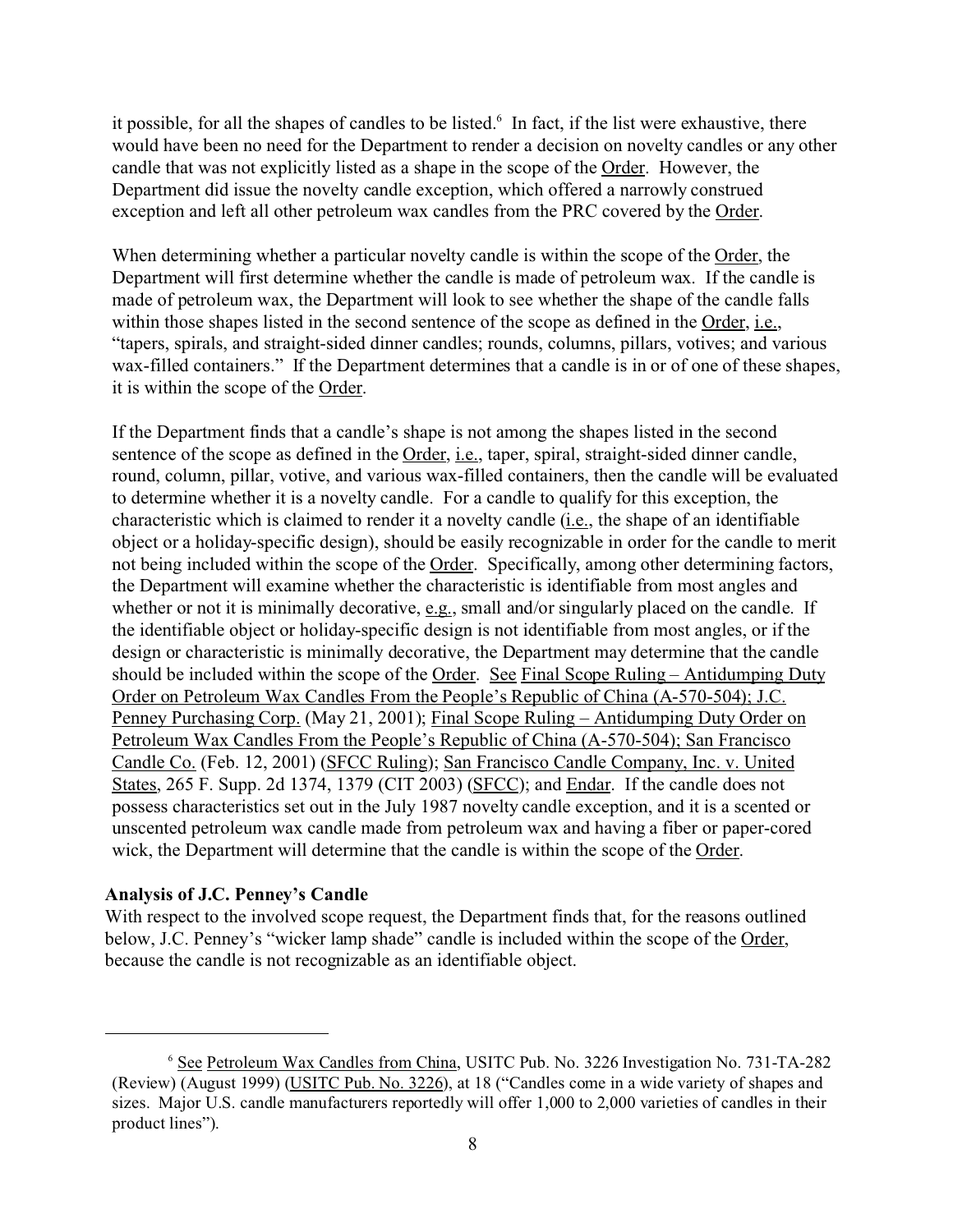# **"Wicker Lamp Shade" Candle (Temporary Lot 778-A)**

J.C. Penney describes its "wicker lamp shade" candle as a lamp-shade-shaped candle with a simulated wicker frame and wickerwork patterned sides forming the look of an antique wicker lamp when the candle rests upon its resin base.

Based on J.C. Penney's comments, as well as the sample candle J.C. Penney provided, we examined whether the candle is in the shape of a lamp shade. We found that when this candle is resting upon the resin base, it gives the overall appearance of an antique wicker lamp with a metal base. However, when the candle is removed from the top of the base, for which there is no permanent attachment, the candle is not discernible as a lamp shade. When viewed from all sides this candle is pillar-shaped with a wicker texture outer finish. Given that the antique lamp motif is only identifiable when the candle is resting upon the base, and when the candle is removed from the base it is not discernible as a lamp shade from any angle, we find that the molded candle is not identifiable as a lamp shade from multiple angles.

We disagree with J.C. Penney's arguments that the candle is in the shape of an identifiable object, and therefore, should not be included within the scope of the Order. Pursuant to the Department's change in practice stated in the J.C. Penney Scope Ruling, if a candle is not in a shape specifically listed in the Order's scope, it will not automatically be excluded from the scope of the Order. See J.C. Penney Scope Ruling. Instead, the Department will normally evaluate whether the candle is a scented or unscented petroleum wax candle made from petroleum wax and having a fiber or paper-cored wick. In the involved case, the candle is molded from petroleum wax. See J.C. Penney's Scope Request at 1. Therefore, we must evaluate whether the characteristics of this candle brings it outside of the scope of the Order pursuant to the novelty candle exception detailed in the Customs Notice. We find that this candle is in a shape of a pillar, a shape expressly included within the language of the scope of the Order:

> {c}ertain scented or unscented petroleum wax candles made from petroleum wax and having fiber or paper-cored wicks. They are sold in the following shapes: tapers, spirals, and straight-sided dinner candles; rounds, columns, pillars, votives; and various wax filled containers.

See Petroleum Wax Candles from the People's Republic of China: Initiation of Antidumping Duty Investigation, 50 FR 39743 (September 30, 1985); Petroleum Wax Candles from the People's Republic of China: Preliminary Determination of Sales at Less Than Fair Value, 51 FR 6016 (February 19, 1986); Final Determination; and Order. Thus, we find that the "wicker lamp shade candle" (temporary lot 778-A) is included within the scope of the Order.